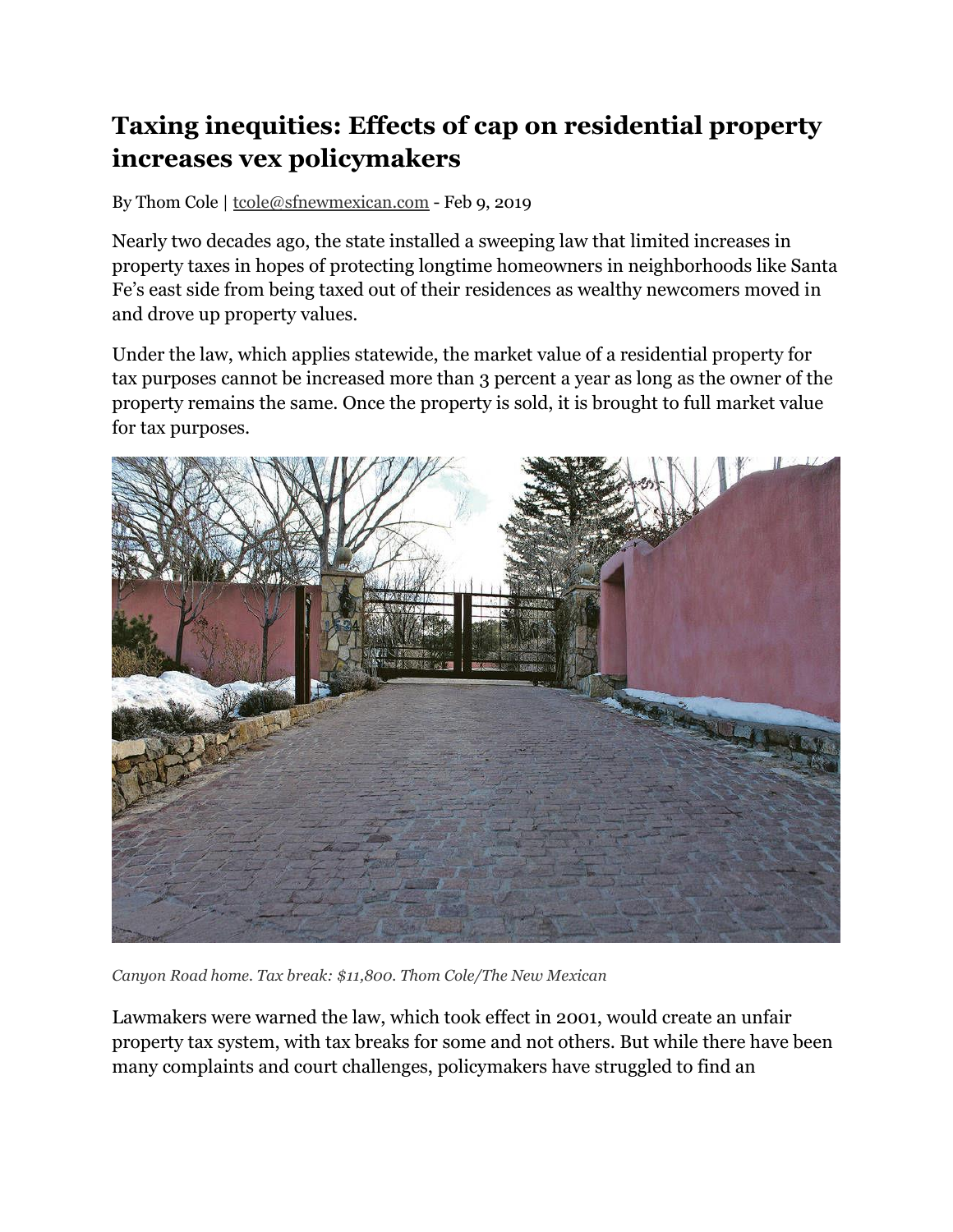alternative that would both be fair to all taxpayers and continue to protect longtime residents of gentrified neighborhoods.

In Santa Fe, a primary target of the tax reform because of its hot housing market, the inequities created by the law are stark. A New Mexican analysis of data on city property valuations found:

- Nearly 26,000 homeowners received a tax break last year because of the law, but about 8,900 didn't.
- Newer homebuyers often may pay substantially more in property taxes than their neighbors.
- The average tax break last year for the owner of a home valued at \$300,000 or less was \$221.
- The average tax break in 2018 for the owner of a home valued at \$1 million or more was \$1,345.
- The biggest tax break last year for a homeowner was more than \$16,000.
- The homeowners who received the biggest tax breaks in 2018 included a corporation, investment bankers, business entrepreneurs, a Texas oilman, a psychologist, artists, a physician, a lawyer and a philanthropist.
- Eighty-one owners of multiresidential properties got a tax break in 2018, but 105 didn't.
- A California real estate investment company that owns a large south-side apartment complex and a Tennessee company that owns a senior living center each received a tax break last year of more than \$40,000.



*Calle Nueva Vista home: Tax break: \$0. Thom Cole/The New Mexican*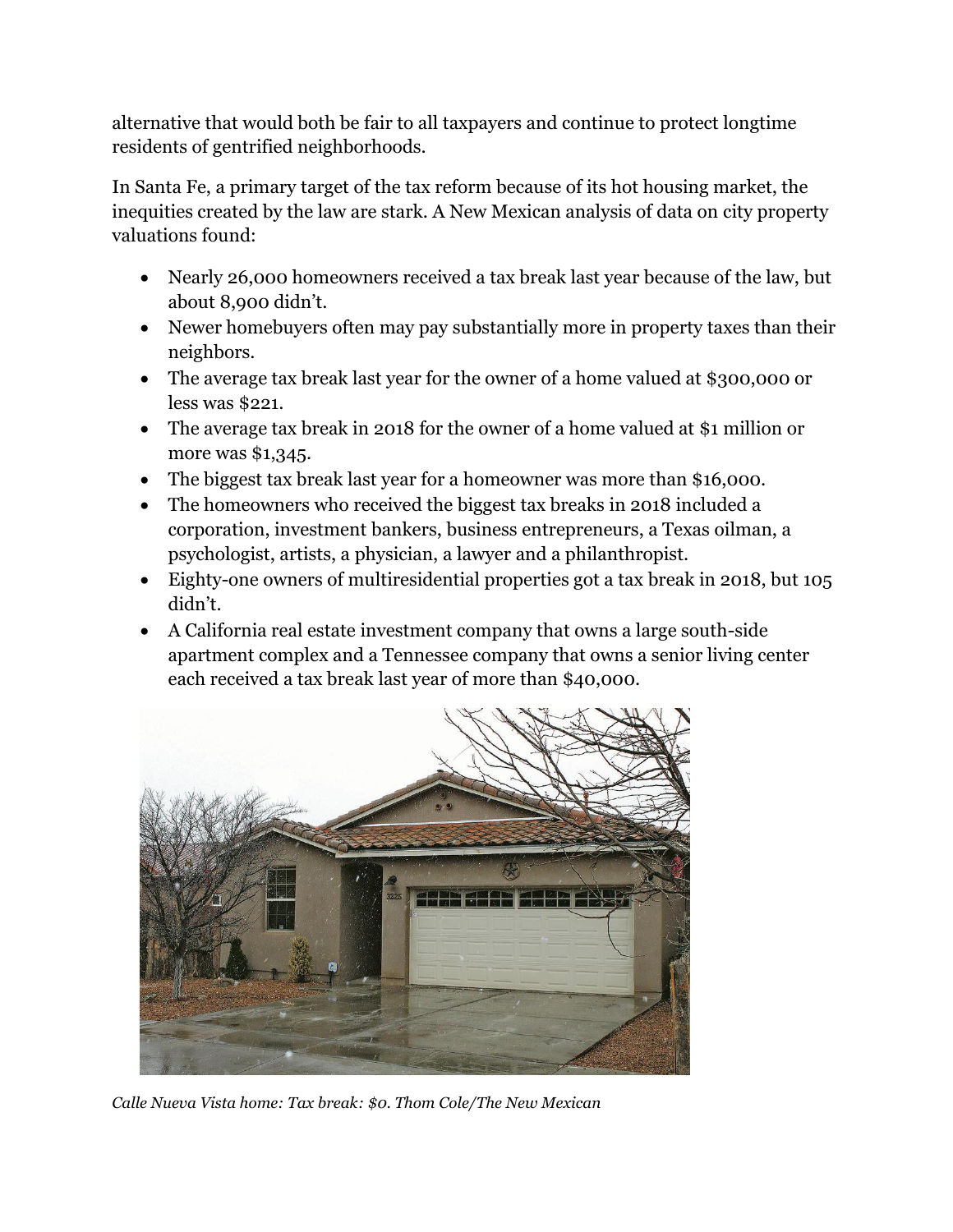"It seems like this is charity going the wrong way," said Mike Loftin, CEO of Homewise, a nonprofit that works to place families in homes. "I thought this was supposed to be benefiting modest-income homeowners."

Other critics of the property tax law include Santa Fe County Assessor Gus Martinez, whose office values property for tax purposes.

"When someone is not paying their fair share of taxes, the burden falls on the rest of us," Martinez said.

State Senate Majority Leader Peter Wirth, a Democrat whose district includes the east side of Santa Fe, agreed the law has resulted in unfairness in how property taxes are levied, but he said he hasn't seen an alternative that would continue to protect longtime homeowners in neighborhoods such as the east side.

"We value some of the traditional families that formed the fabric of this community," Wirth said. "Do you want to force that family to have no choice" but to sell its home?

The senator said he would be open to considering proposals that would roll back the property tax break for owners of large multiresidential properties.

## A \$16,500 break

To assess the effects the 3 percent cap on annual market valuations has had on tax bills for owners of Santa Fe residential properties, The New Mexican requested data from the Santa Fe County Assessor's Office under the state Inspection of Public Records Act.

For each residential property in the city, the office provided the name of the owner, the address, the market value as set by the Assessor's Office and the market value, if any, excluded for tax purposes because of the 3 percent cap.

The data show 8,904 homeowners scattered throughout the city were assessed property taxes last year on the full market value of their properties. In neighborhood after neighborhood, there were cases in which newer homebuyers paid more in taxes than longer-term owners of similarly valued properties.

Owners of 25,662 homes in the city received a tax break in 2018 because of the 3 percent cap. The tax reductions ranged from a few dollars to thousands of dollars. The average was \$487.

The single-family residence that received the biggest tax break last year is on West Alameda Street. The market value of the corporate-owned property was \$2.8 million, but its value for tax purposes was set at less than \$800,000 because of the 3 percent cap. The tax savings for 2018 was about \$16,500.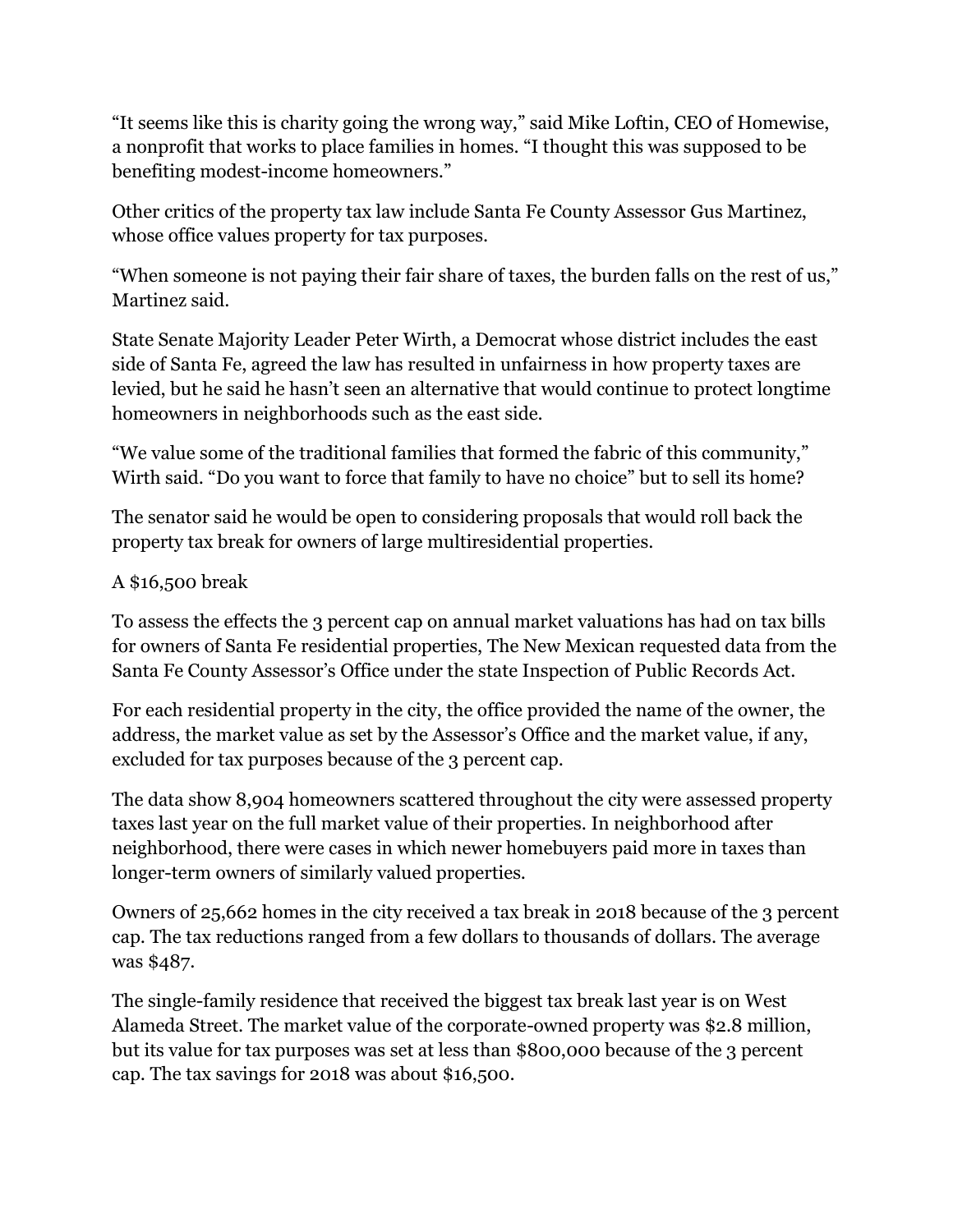The residence was one of 14 homes that received a tax break last year of at least \$8,200. The other homes all were on the east and north sides — on exclusive streets such as Canyon Road, Circle Drive, Cerro Gordo Road, Old Santa Fe Trail and Garcia Street.

But the 3 percent cap has succeeded in holding down property taxes for some longtime families on Santa Fe's east side, as well.

Edward "Gonzo" Gonzales, a former city councilor, said his tax cut — nearly \$4,000 last year — has helped him and his wife, Patricia, remain at the Delgado Street property once owned by his grandmother.



*Edward 'Gonzo' Gonzales, a former city councilor, said his tax cut — nearly \$4,000 last year — has helped him and his wife, Patricia, remain at the Delgado Street property once owned by his grandmother. Luis Sánchez Saturno/The New Mexican*

"I've never known any other place than this place," said Gonzales, 83, sitting at a kitchen table in his home.

Despite the tax relief, some longtime families on the east side have sold out. Others rent their properties. A long-term family in the neighborhood recently put a home on the market for \$1.6 million. The property was taxed last year at a value of about \$609,000.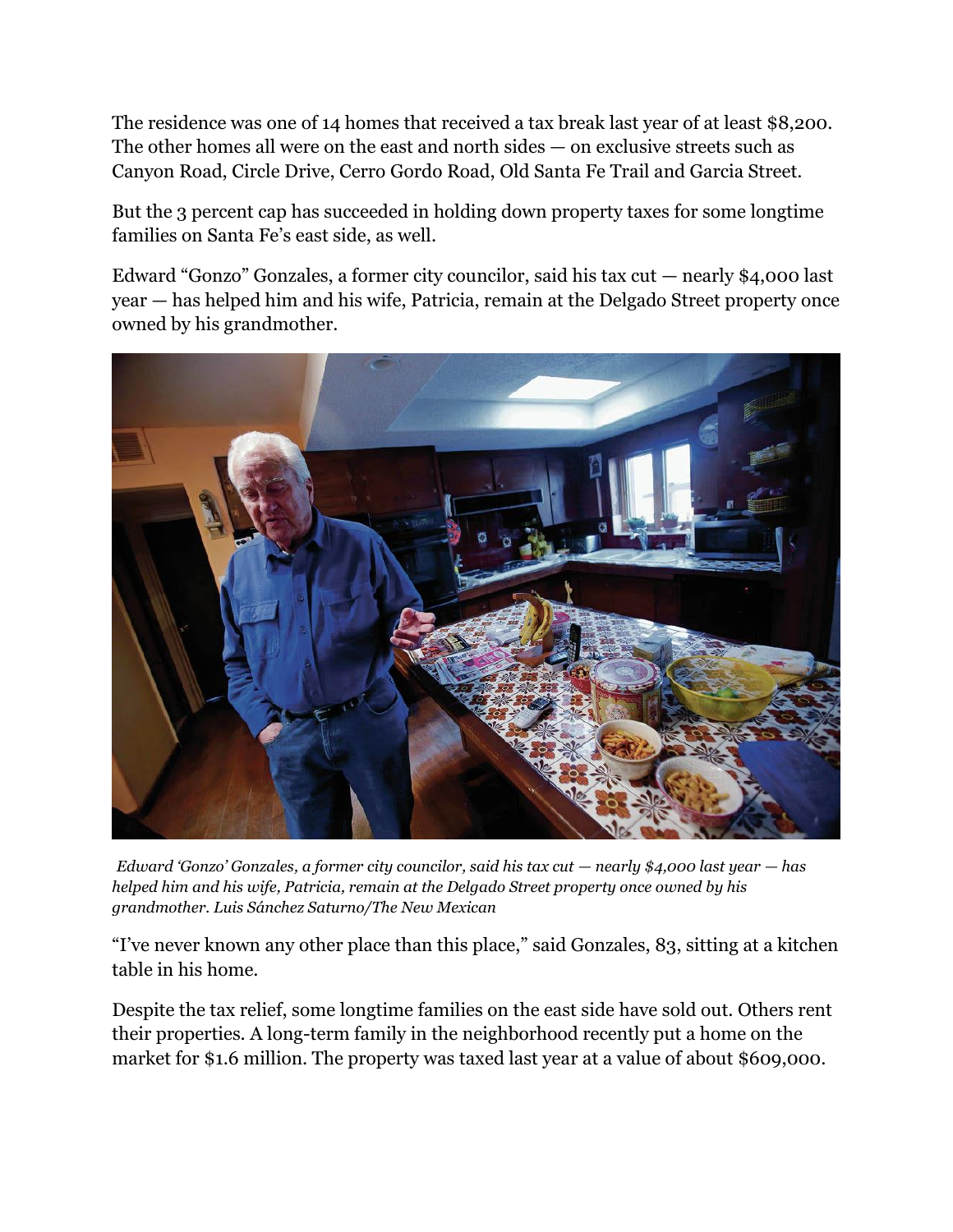Gonzales said the area used to be 90 percent Hispanic. "We're now the 10 percent," Gonzales said.

Wirth said the neighborhood of Apodaca Hill, off Upper Canyon Road, shows the law has worked as intended.

"It's an incredibly diverse mix and fabric, and one of the neat neighborhoods in our city," the senator said.



*Nearly all of the 55 homeowners on Apodaca Hill received tax breaks last year because of the 3 percent cap on annual increases in market valuations for residential properties. Luis Sánchez Saturno/The New Mexican*

Nearly all of the 55 homeowners on Apodaca Hill, many of them with Hispanic surnames, received tax breaks last year because of the 3 percent cap on annual increases in market valuations for residential properties.

'Unlevel playing field'

When it came to multifamily residential properties, the biggest tax break in 2018 went to Talavera Apartment Homes on South Meadows Road, just off Airport Road.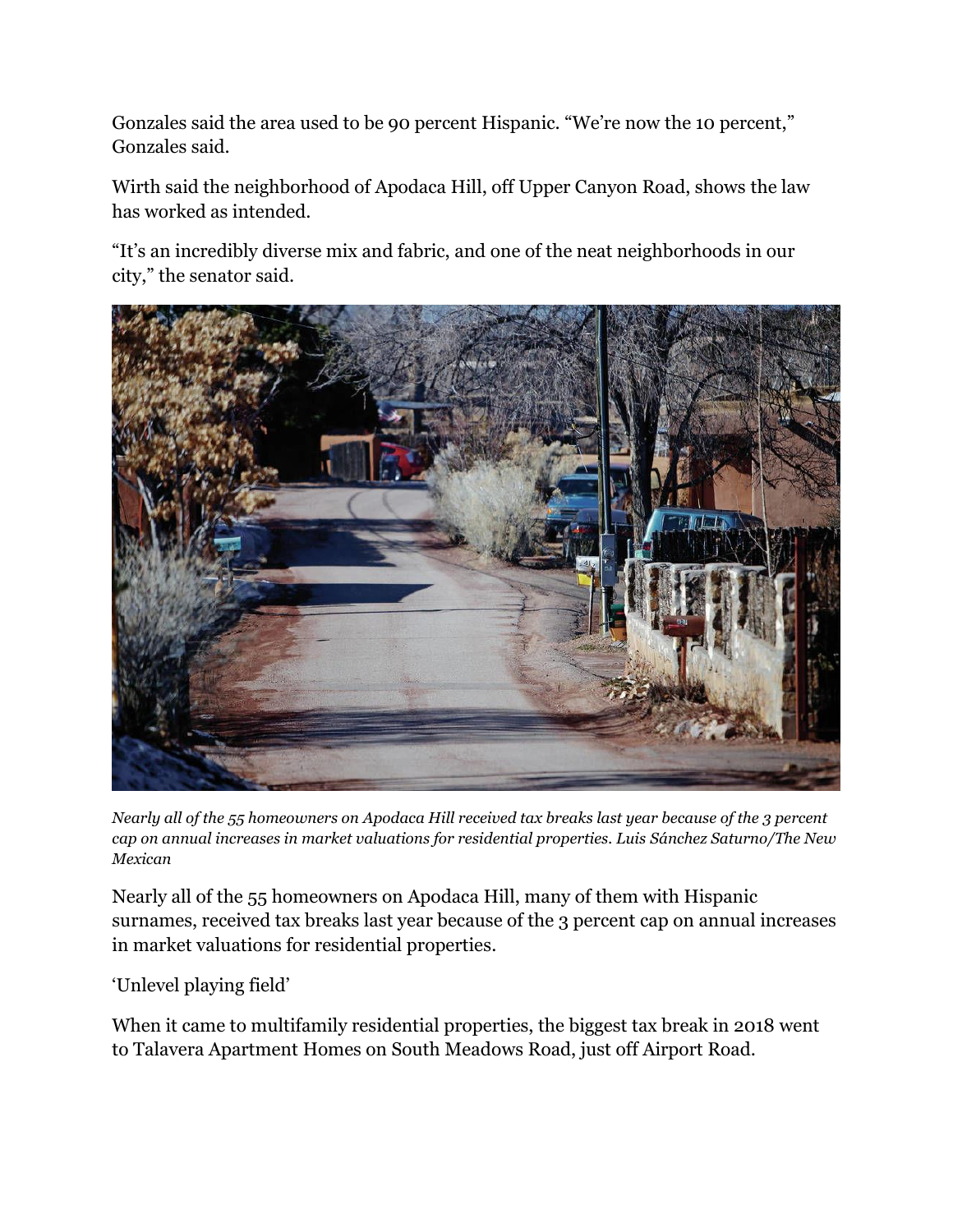A company formed by NALS Apartment Homes, a real estate investment firm based in Santa Barbara, Calif., owns Talavera.

Last year, Talavera had a market value set by the Assessor's Office of nearly \$18 million, but the property was taxed on a value of \$12.8 million because of the 3 percent cap on annual market value increases for residential properties. The tax break was about \$42,000.



*When it came to multifamily residential properties, the biggest tax break in 2018 went to Talavera Apartment Homes on South Meadows Road, just off Airport Road. Luis Sánchez Saturno/The New Mexican*

"Why are investment properties benefiting from this?" asked Loftin of Homewise. "The value of their property is going up. Presumably the value of their rents is going up. Why isn't their tax going up with it?"

NALS Apartment Homes didn't respond to a request for comment.

Brookdale Senior Living of Nashville, Tenn., owner of Brookdale Santa Fe on Alta Vista Street, received the second-biggest tax break in 2018 for a multiresidential property.

The Brookdale property had a market value of more than \$12.4 million last year, but it was taxed on a value of \$7.4 million. The tax break amounted to about \$41,000.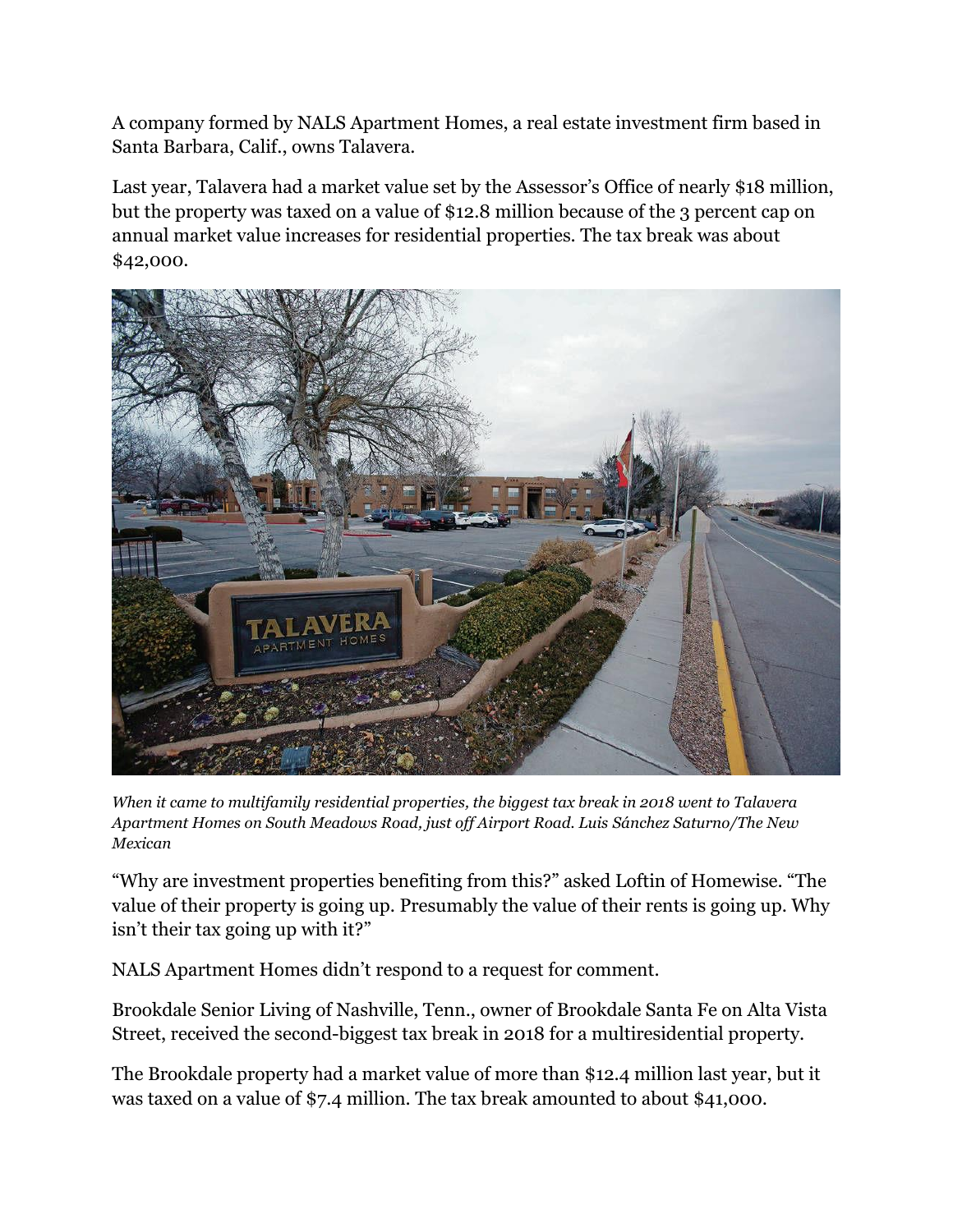Brookdale declined to answer questions about the fairness of the tax break and what would happen if it had to pay taxes on the property's full market value.

"You're asking questions that are best answered by the government officials who enacted the legislation you are writing about," a company spokeswoman said in an email. "We are confident that the elected officials, who also serve citizens of Santa Fe, have a broad perspective and the best interests of all in mind."



*Brookdale Senior Living of Nashville, Tenn., owner of Brookdale Santa Fe on Alta Vista Street, received the second-biggest tax break in 2018 for a multiresidential property. The Brookdale property had a market value of more than \$12.4 million last year, but it was taxed on a value of \$7.4 million. The tax break amounted to about \$41,000. Luis Sánchez Saturno/The New Mexican*

Competitors of Talavera and Brookdale were among the more than 100 owners of multiresidential properties that didn't get a property tax break last year.

"It sounds as though it's an unlevel playing field," said Simon Brackley, president and CEO of the Santa Fe Chamber of Commerce.

But Brackley cautioned that an owner of a multiresidential property would increase rents to offset a jump in property taxes.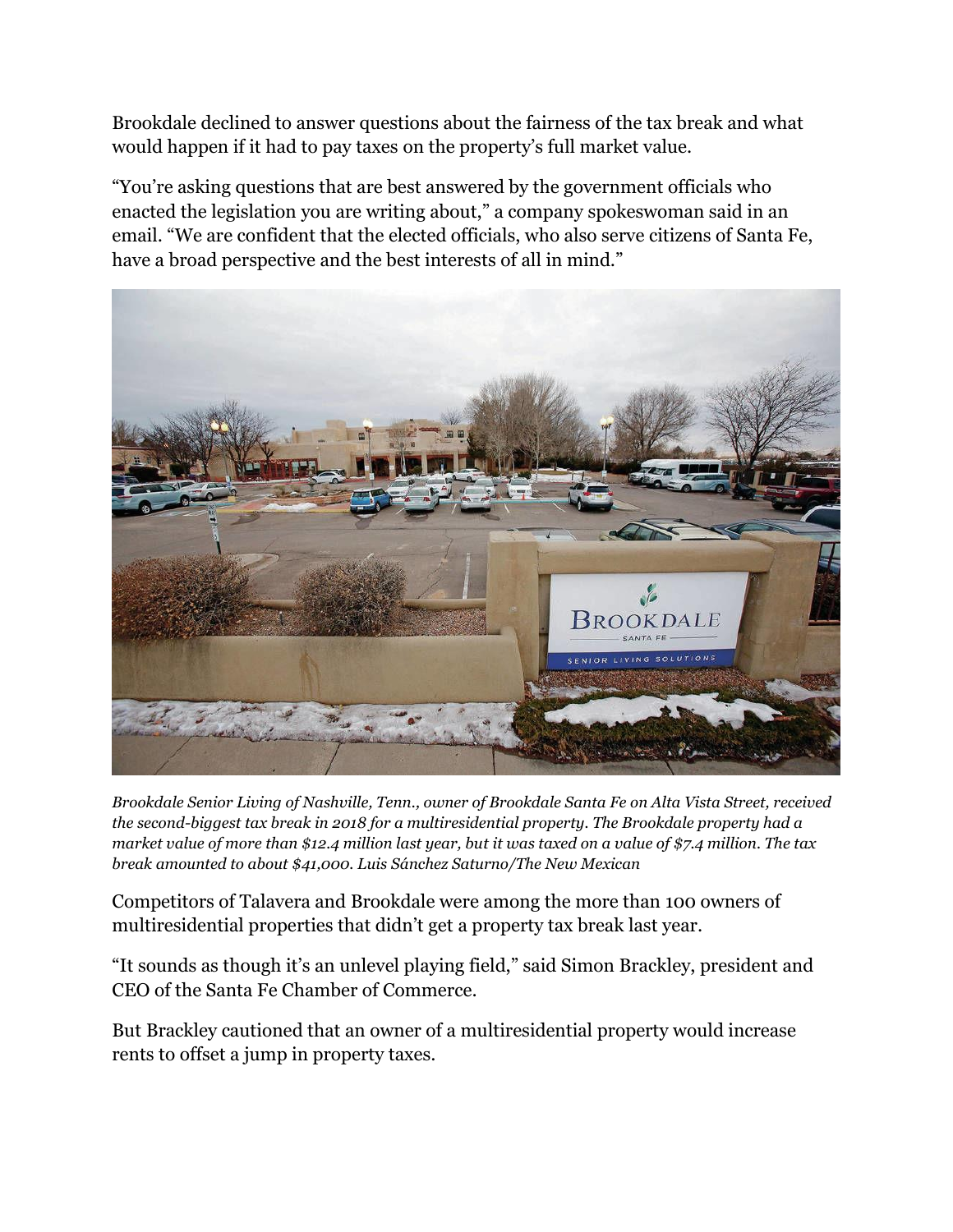"We want fairness when it comes to tax payments by everyone," he said. "But in today's housing shortage, housing crisis, avoiding anything that will increase the price of rent is desirable."

Wirth, the Senate majority leader, said there might be a way to roll back the tax break for some owners of multiresidential properties.

"When it starts to get into a commercial enterprise, it does seem to be a different argument" for eliminating the tax break, he said.

'Not fair and equitable'

Critics of the 3 percent cap say it was well-intentioned.

"There were real and compelling stories about potentially people not being able to hold on to their homes," said James Jimenez, executive director of New Mexico Voices for Children and a former head of the state Department of Finance and Administration.

But Jimenez said the potential impacts of the cap weren't sufficiently analyzed when it was enacted.

Martinez, the Santa Fe County assessor, acknowledged the cap works for longtime homeowners of modest means. "But it's not fair and equitable across the board" to other owners of residential properties, he said.

Loftin said the 3 percent cap has resulted in a regressive property tax system that has outlived its purpose.

"I don't know why this was considered a progressive thing when it was done," he said.

State Treasurer Tim Eichenberg, a critic of the law that set the 3 percent cap, said elderly homeowners who want to downsize may be discouraged from doing so because they could face higher property taxes with the purchase of a new home.

Martinez said that if government wants to help longtime homeowners of modest means stay in their homes, it should tax all residential properties at full value, then provide targeted tax relief for those homeowners in need.

Jimenez and Loftin agree.

"We should have a way more rational tax policy," Loftin said.

State law gives counties the option of rebating up to 75 percent of the property taxes paid by individuals with modified gross incomes of less than \$24,000 a year. Santa Fe County is the only county that has exercised the option, according to Santa Fe County Manager Katherine Miller.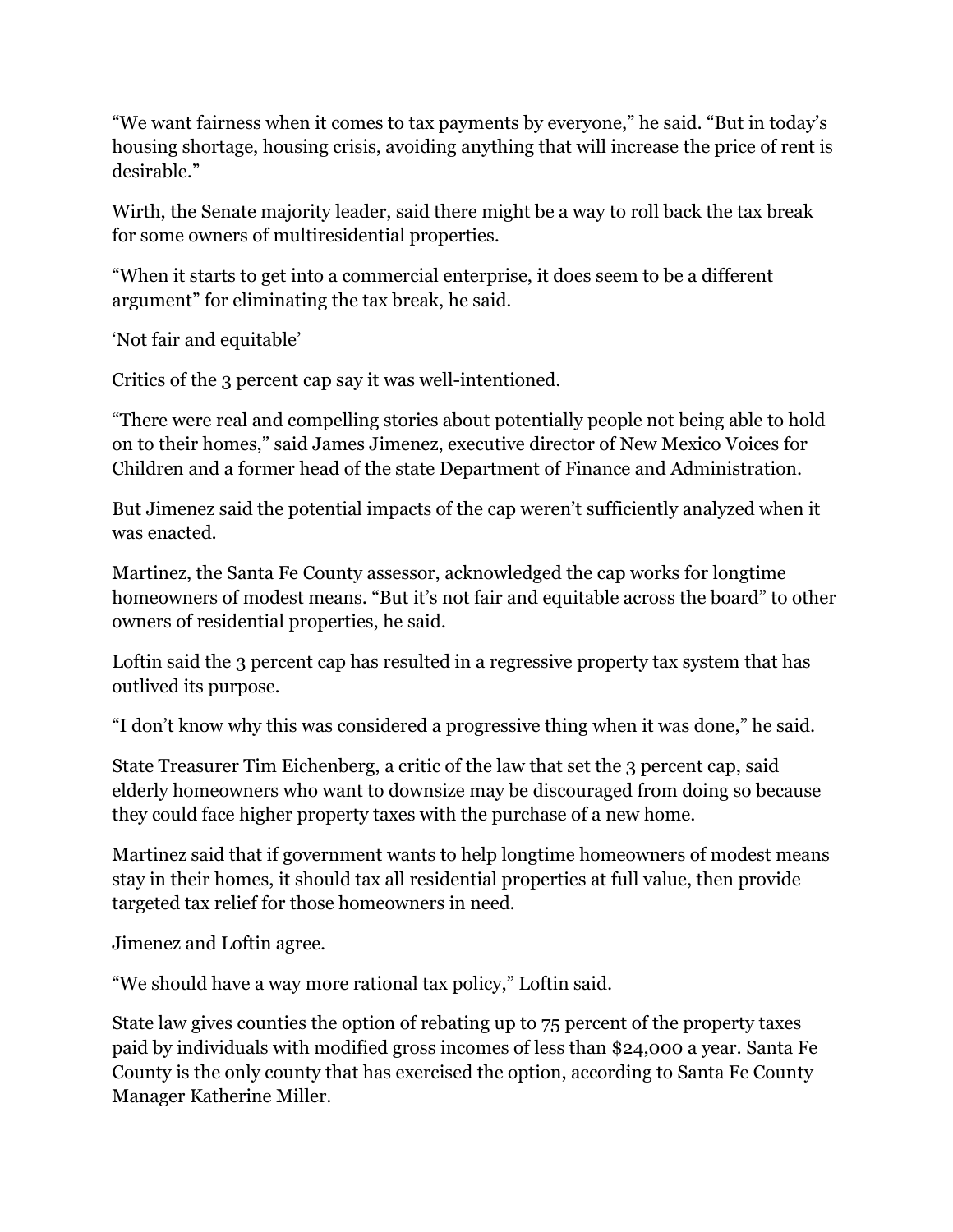Low-income homeowners who are disabled or who are age 65 or older also can have the market value of their properties frozen for tax purposes.

Lack of support

Since the 3 percent cap was enacted, there have been unsuccessful attempts in the Legislature to amend the law.

Eichenberg, as a state senator, tried in 2012 to do away with the requirement that newly purchased homes be taxed at full market value. That would have ended the cases in which the buyers of new homes pay more in property taxes than neighbors benefiting from the 3 percent cap. The Senate approved Eichenberg's bill, but it never made it out of committee in the House.

In 2013, the Legislature rejected a bill that called for all residential properties to be taxed at 90 percent of market value, with increases in annual valuations limited to 5 percent.

That legislation was backed by the county assessor affiliate of the New Mexico Association of Counties, but assessors have since backed off from seeking changes to the 3 percent cap.

"It was really difficult to find any support in the Legislature for fixing it, for changing it," said Miller, the county manager and chairwoman of the tax policy committee for the Association of Counties.

She said lack of support for changes in the 3 percent cap is likely the result of two major factors.

First, there are a lot of residential property owners who benefit from the cap, Miller said. Second, while the 3 percent cap has a major impact in Santa Fe, that's not the case in rural or other areas where property isn't appreciating in value that fast on an annual basis.

There's simply not a lot of impetus for lawmakers to amend or eliminate the 3 percent cap, she said.

Wirth and others say the effects of the cap have led to sharper inequities in Santa Fe County in part because the market values of properties weren't current when the law was enacted.

The senator said he is sympathetic to both sides of the arguments surrounding the law that set the cap: that the law is unfair but provides needed tax relief to longtime residents in neighborhoods where property values have increased rapidly.